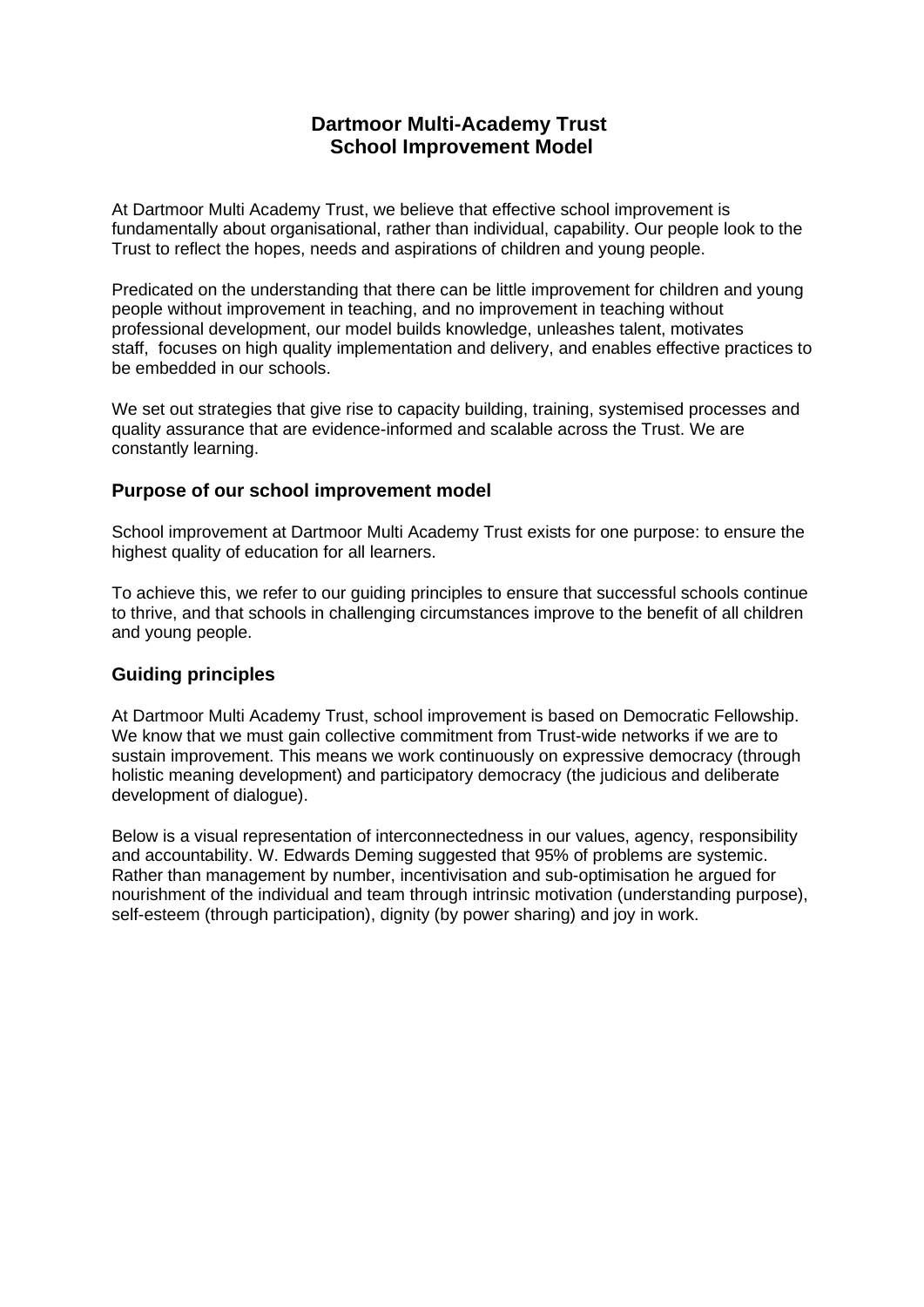

This visual enables us to use Deming's ideas and connect them to the values and principles of the cooperative movement to ensure we have congruence in our work, maintain high expectations and align to our culture and collective understanding.

#### **Holistic meaning**

This is where we work on our vision and culture. No school improvement model will work effectively without deliberate and intentional leadership in this area. We remain explicit about our culture, and we affirm this daily. We build a common language to bring our culture alive. We believe that if the message is not compelling enough, and adopted by those who lead school improvement, the work will not be scalable. By testing our collective understanding against our values we will be confident we are taking the right actions at the right time.

### **Power sharing**

We recognise that we need top-down, bottom-up and peer-to-peer approaches within school improvement. We have mechanisms to support all of these. We give our people the agency and authority to lead. We require the highest levels of accountability and responsibility in this work. We have mechanisms that are highly effective and transferable that range from consultative voice work to activist groups and leadership opportunities. In order to ensure authenticity, we actively reject cynicism and embrace realistic optimism.

### **Transforming dialogue**

This goes much deeper than gathering opinion, it is where true leadership is enacted. Professional development occurs when we allow structured work in this domain to flourish. Our people work in formal and informal teams to develop, evaluate and regulate school improvement. We encourage deliberate and intentional knowledge building supported by purposeful accountability.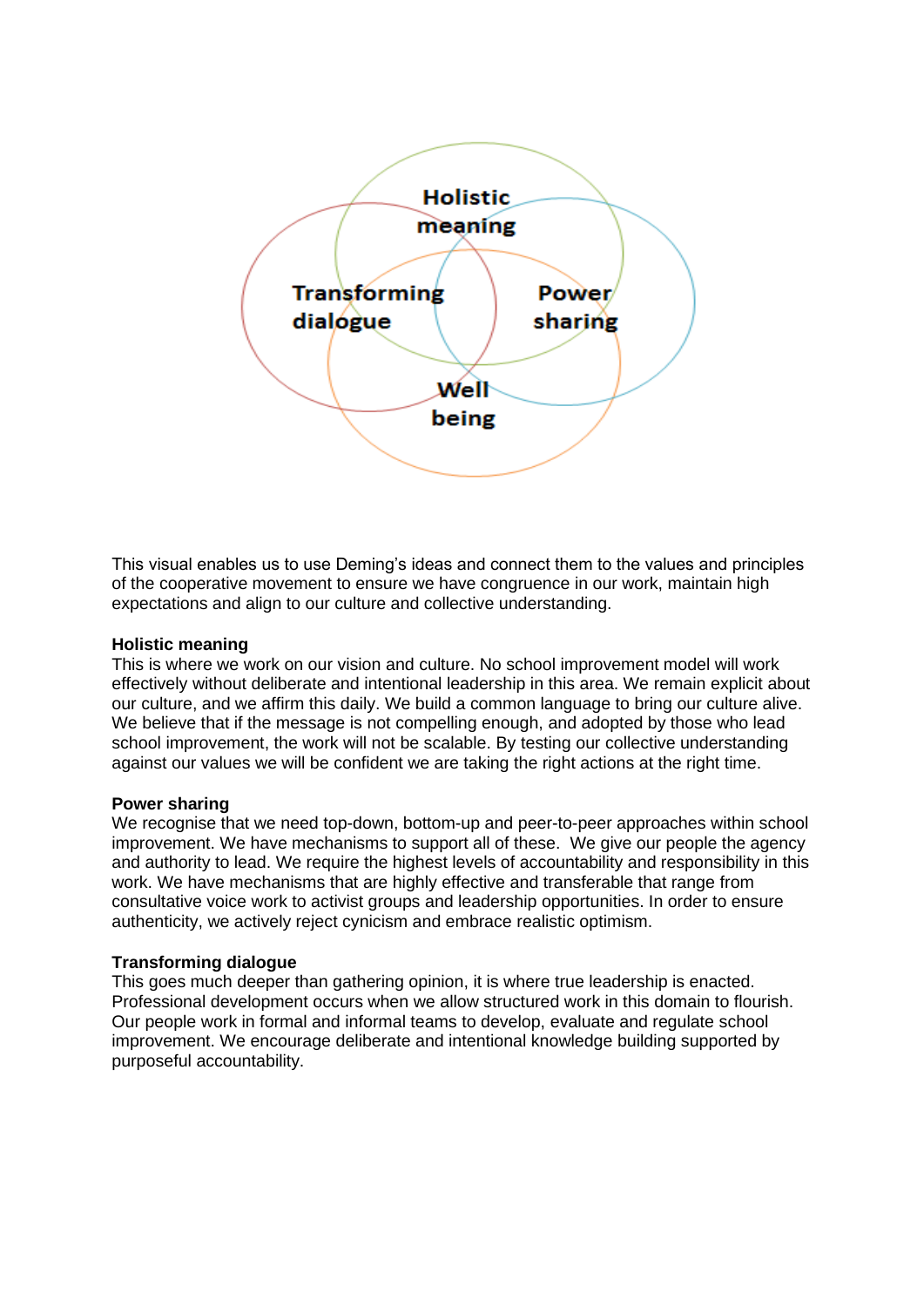### **Well-being**

We know that our people will find joy in learning, work and achievement. We believe that professional self-esteem is developed by mutual respect, active participation and developing confidence to express opinions. By working in teams, narrow points of view are widened and behaviours become more inclusive. This inclusivity allows our people to reveal their gifts and grow their talents.

At Dartmoor Multi Academy Trust, school improvement is not:

- Gathering *ad hoc* ideas and trying to stitch them together. We are discerning about change and use an evidence-based approach.
- A quick fix model, although Rapid Improvement Plans are used when capacity giving is needed.
- Sticking to outdated approaches; we constantly learn and adapt and abandon what is no longer effective.
- Taking a cynical, negative and narrow approach to School Improvement. Instead, we look to develop with courage, positivity and collective agreement.

## **Process of School improvement**

In order to agitate our model, we have committed to defining six levers that are fundamental to our core purposes. When we activate these levers, we use a set of mechanisms that rely on strong professional networks and cooperative practices.

The elements are brought alive by drive teams (co-operatives) housed in our D Vehicles that are a unique and fundamental part of school improvement work.

Drive teams test techniques to assess impact and then we embed the best practice.

The levers are:

- 1. **Outstanding Leadership** Great leaders make outstanding schools and Trusts. We invest in leadership development at all levels. We have a Leadership Charter that is a promise we make to our staff. Opportunities are provided for coaching, shadowing and secondments. Peer to peer support is an entitlement. No-one leads in isolation at Dartmoor Multi Academy Trust. D Lead is the driver of outstanding leadership.
- 2. **Participatory professional development** The assertion that cooperation lacks rigour and pace is a lazy caricature. We use effective inquiry based PDSAs, learn together and participate in coaching programmes to provide pathways to incremental but persistent improvement. By doing so we are well placed to give capacity to schools where it is needed within the Trust and across the system. We draw on internal and external expertise to ensure our work is of the highest quality. D Lead and D Learn work together as D Develop to deliver professional development.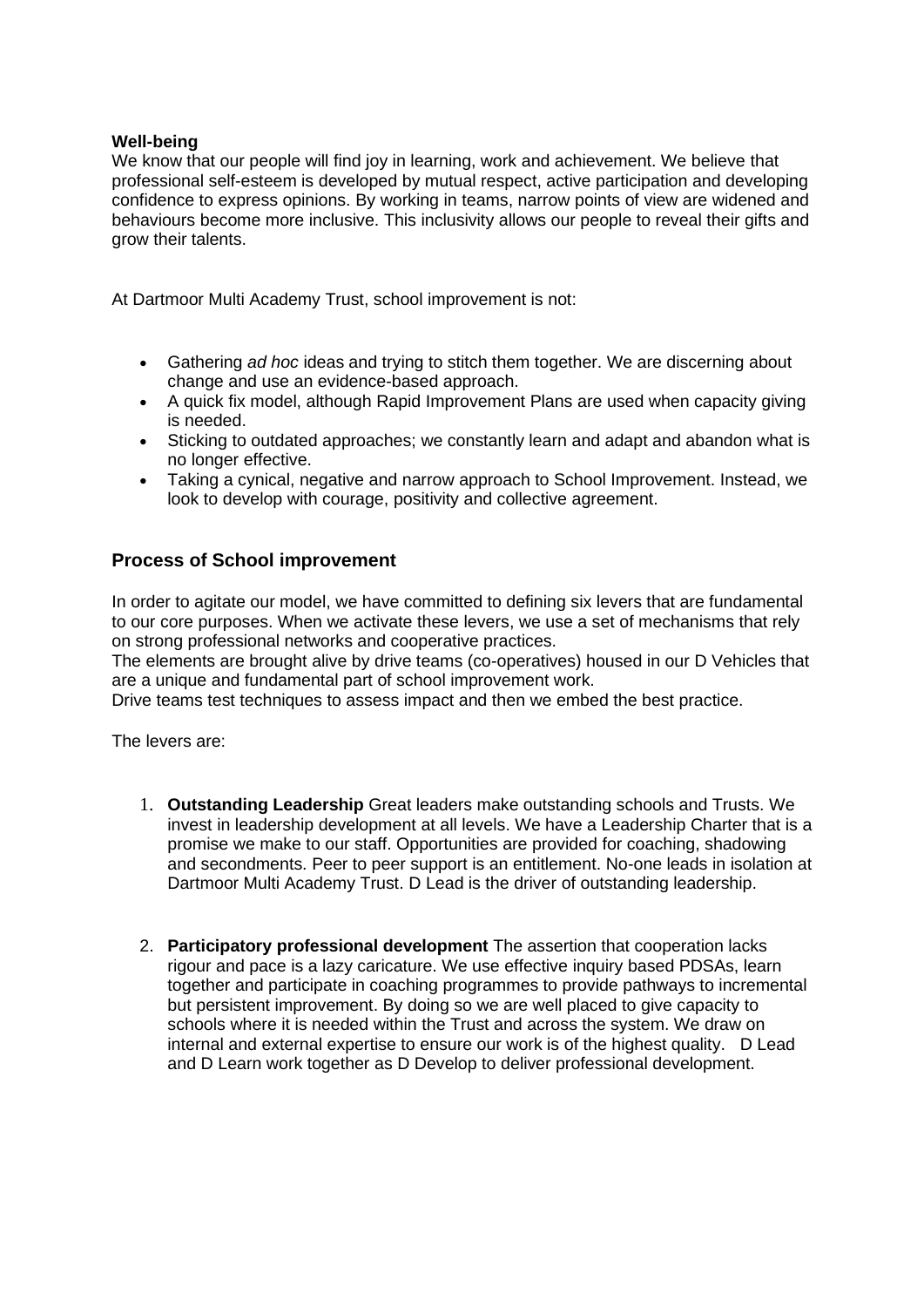3. **Inclusive Curriculum design** Ambitious and inclusive curriculum provision is at the heart of the Trust's mission to "provide the highest possible quality of education for all local children in order to ensure pupils from all backgrounds are able to succeed". Our ambition is rooted in our five guiding principles which elevate our individual and collective work to enable all children, regardless of need, to access learning which gives them the knowledge, understanding and experiences to thrive in their lives beyond the school gates and contribute as local, national and global citizens.

Effective curriculum is the responsibility of all teachers and leaders in our Trust. We work through communities of practice to define and refine our provision so that it sets a standard of excellence whilst responding to the unique context of our schools and local area.

Our curriculum is ambitious and challenging because all young people in the Trust have the right to access rich and rewarding learning which connects them to their own context but also to the wonders and complexities of a world beyond. Teachers and leaders maintain high expectations whilst adapting and scaffolding learning to ensure equitable access for disadvantaged learners and those with vulnerabilities or additional needs to enable all to thrive and succeed. Collaborative planning is a powerful vehicle for building collective responsibility for excellence and equity.

4. **Impactful pedagogy** Our curriculum is brought to life through effective pedagogical practice. The Teaching and Learning Charter sets out the vision and rationale for our approach and brings clarity through specific teacher actions which drive excellence in the classroom. Teaching Walkthru's provide a shared taxonomy for coaching and development whilst ensuring that work is rooted in evidence. Suites of signature strategies are codified and shared to set the standard for classroom practice

Defining and exemplifying effective pedagogical practices which reflect the needs of all of our schools is the collective endeavour of the Teacher and Learning Cooperative. The Co-operative builds shared knowledge and expertise through research and debate to enable drive teams to test and refine approaches in a range of settings to facilitate effective sharing and embedding of effective practices.

From the earliest stages of a teacher's development in the Trust, there is a focus on developing pedagogical expertise which enables all young people to succeed in the classroom

5. **Culture and ethos** Drawing from the wisdom of the International Co-operative Alliance, we maintain the high standards we aspire to by collectively holding each other to account. Our culture is inclusive, celebratory, and based on a strong sense of solidarity. We use our cooperative identity to create behavioural and attitudinal norms.

The culture of our Trust and our schools is central to embedding an enjoyable, rewarding working environment in which all colleagues believe the demands of their job are reasonable and manageable. We want our schools to be places where people want to work and choose to stay. Providing meaningful opportunities for voice and feedback form the foundation of school improvement across our Trust so that everyone can professionally develop, and feel their impact, their significance and their value.

All improvement across our Trust is underpinned by our Inclusion Pledge which sets out seven key principles. We are passionate about and dedicated to breaking down